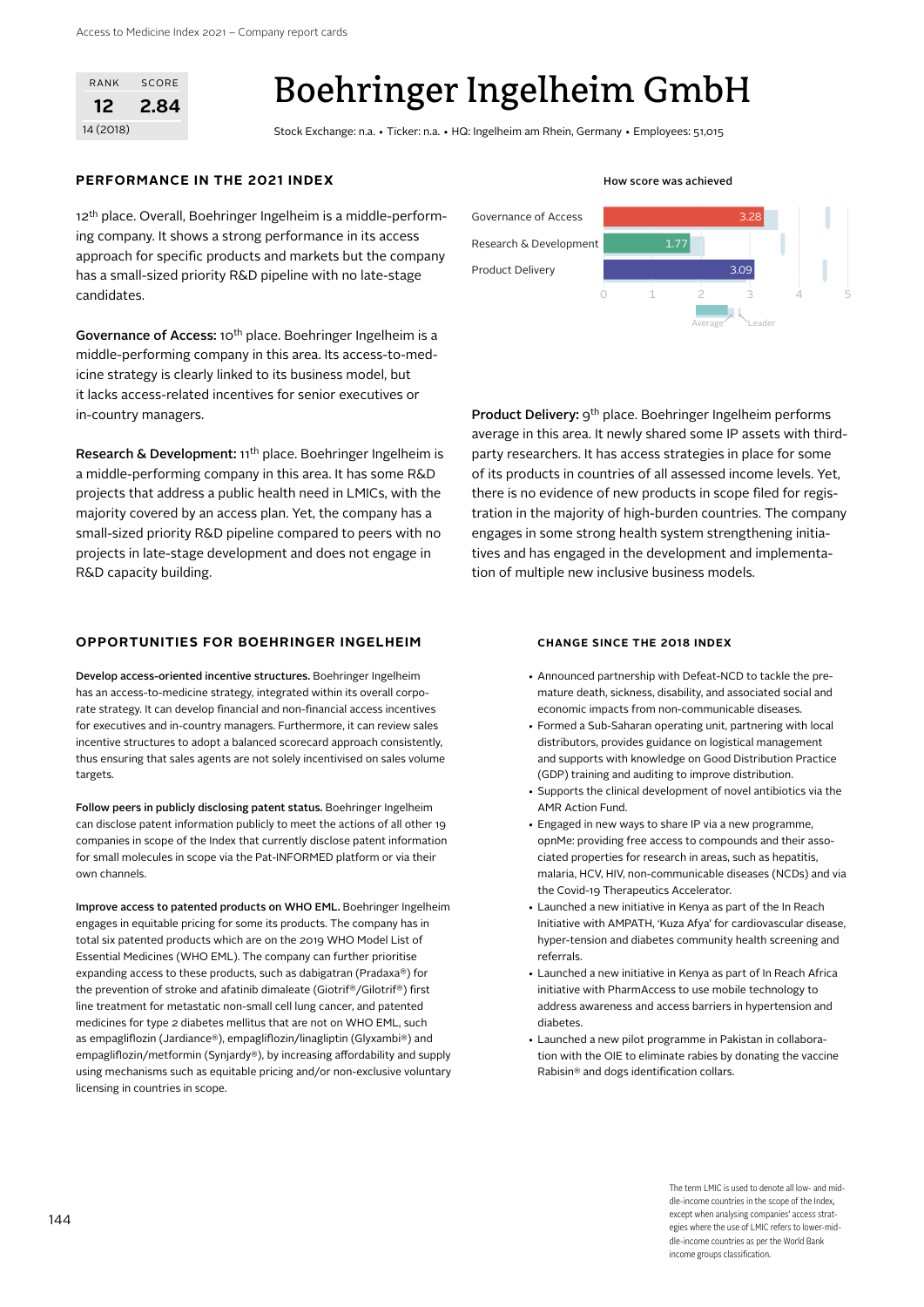### **SALES AND OPERATIONS**

Business segments: Human pharmaceuticals; Animal Health; Biopharmaceutical contract manufacturing

Therapeutic areas: Respiratory diseases; Cardiovascular and metabolic diseases; Oncology; Central nervous system diseases; Opthamology (retina health), Inflammation, Emerging areas (infectious diseases) Product categories: Innovative medicines; Animal health; Biosimilars.

### Sales in countries in scope

In scope, any sales In scope, has sales office In scope, has no sales Not in scope

M&A news: Acquired AMAL Therapeutics (oncology) in 2019; acquired the preclinical pipeline of Northern Biologics (oncology) and NBE-Therapeutics (oncology) in 2020.

Boehringer Ingelheim's products are sold in 53 out of 106 countries in scope. Boehringer Ingelheim has sales offices in 13 countries, sells via suppliers in 36 countries and via pooled procurement into 4 additional countries.



| Human Pharmaceuticals      | 13.961 bn |
|----------------------------|-----------|
| Animal Health              | 4.035 bn  |
| Biopharmaceutical Contract |           |
| Manufacturing              | o.786 bn  |
| Other sales                | 0.041 bn  |
| Discontinued operations    | 0.174 bn  |
|                            |           |

Total 18.997 bn

### Sales by geographic region



### **SAMPLE OF PIPELINE AND PORTFOLIO ASSESSED BY THE INDEX**

Boehringer Ingelheim has a total of 43 R&D projects featuring a small-sized priority R&D pipeline compared to its peers: 6 projects. The other 37 R&D projects target other diseases in scope. The projects targeting priority diseases include tuberculosis (2 projects). Of the projects targeting other diseases in scope, the focus is on kidney diseases (4), diabetes (4) and oncology (19).

Boehringer Ingelheim has no projects in late-stage development targeting a priority disease. 9 R&D projects are in late-stage development that address a public health need in LMICs.\* Evidence of access planning was in place for 89% of these projects.

### **PIPELINE** *for diseases and countries in scope* **PORTFOLIO** *as selected for analysis by the Index*

Boehringer Ingelheim has 19 medicines in scope, 12 of which are on patent. 58% of these medicines (11) are on WHO's EML. In addition the company markets 1 vector control product. The off-patent medicines target non-communicable diseases (NCDs) such as pulmonary diseases (3), cardiovascular diseases (3) and diabetes. The on-patent medicines target NCDs such as diabetes (5), pulmonary diseases (3), cardiovascular diseases (3) and oncology. The vector control product targets rabies. Access strategies were analysed for 8 products on Boehringer Ingelheim's portfolio – supranationally procured (1) or nationally procured HCPadministered (2) and self-administered products (5).

## BOI 43 projects in the pipeline 20 products as selected for analysis by the Index†



Addresses needs of LMICs\*

Other projects in scope

\*50 diseases and 211 product gaps in scope have been established as a priority by global health stakeholders. For other diseases/product gaps, the Index used a set of criteria to determine which projects in the pipeline offer a clear public health benefit to patients in LMICs. Projects in the clin-

ical phase of development were included for this analysis.

1 1

9  $28$  8

\*\*Neglected Tropical Diseases, while also communicable, are highlighted separately throughout the Index.

0 27 0 0

 $\Omega$ 





### Breakdown of products



\*\*\*Other includes vector control product. See Appendix I for definitions. †Products included in the analysis were selected

using a set of criteria determined by stakeholder consensus. See Appendix I for a full breakdown of the criteria

#Projects in the discovery phases and/or other drug development phases were not included in this breakdown.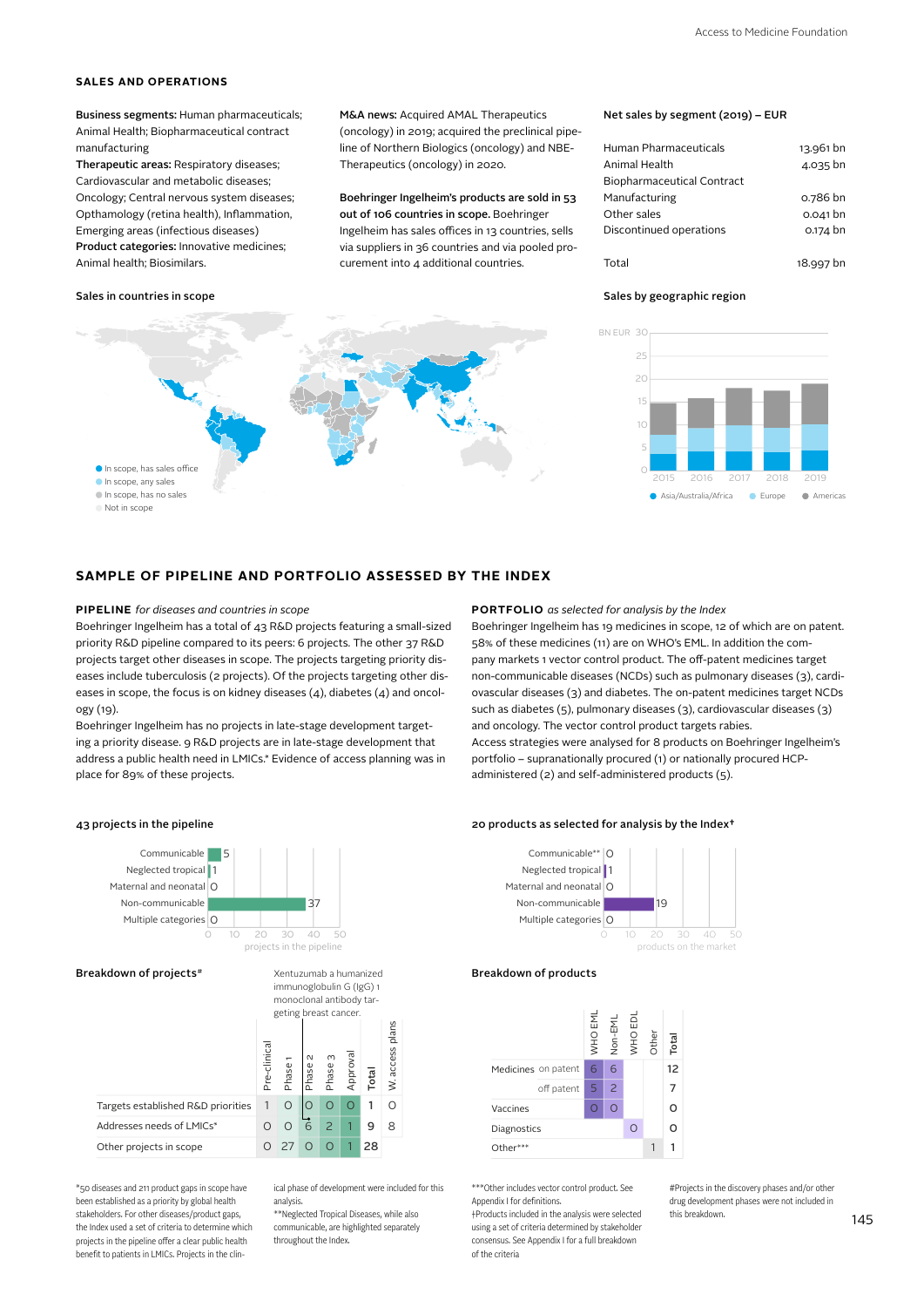# Boehringer Ingelheim GmbH

### **GOVERNANCE OF ACCESS RANK 10** SCORE 3.28

Health Progress platform.

discloses commitments, measurable goals, objectives and targets for improving access to medicine in countries in scope. It shares the outcomes of its access-to-medicine activities for a subset of initiatives, for example the Making More Health initiatives and through the IFPMA Global

Performs comparatively poorly in responsible promotional practices. Boehringer Ingelheim's sales agents are solely incentivised on sales volume targets. The company sets incentives based on sales targets at the individual level for agents. Except for Ukraine where it discloses to EFPIA<sup>II</sup>, the company does not publicly disclose information related to transfers of values to healthcare professionals in countries in scope (e.g. payments for attending events or promotional activities), nor does it disclose a policy limiting

Has an access-to-medicine strategy with measurable objectives, integrated within its overall corporate strategy. Boehringer Ingelheim performs strongly. It has an Access to Healthcare Approach, including both human and animal health. The strategy covers all therapeutic areas in which the company is involved, namely the non-communicable diseases (NCDs). The highest responsibility for access lies directly with the board, with the Access to Healthcare Steering committee.

Does not provide evidence of financial or non-financial access-related incentives at the managerial level. Although it has a clear access strategy, Boehringer Ingelheim performs relatively poorly here. It does not demonstrate evidence of having access-related incentives for senior executives or in-country managers.

Publicly discloses outcomes of a subset of its access-to-medicine activities. Boehringer Ingelheim performs well in transparency of access activities. It publicly

### **RESEARCH & DEVELOPMENT RANK 11 SCORE 1.77**

Access planning processes for some R&D projects for diseases in scope.

A small-sized priority R&D pipeline compared to peers, with no late-stage priority R&D candidates. Boehringer Ingelheim has six projects but no late-stage candidates in its pipeline that target a priority product gap. The company focuses on various priority areas, including tuberculosis. As no late-stage candidates targeting a priority product gap are in the pipeline, there is no evidence of any access plans.

Some projects address a public health need in LMICs\*, with 89% of these projects covered by access plans. In this analysis, Boehringer Ingelheim has nine late-stage

such transfers.

R&D projects that target a disease and/or product gap not yet established as a priority by global health stakeholders. These projects are all deemed by the Index to offer a clear public health benefit for people living in LMICs.\* Primarily, these projects have clinical trials in countries in scope and/or are first-in-class molecules. Most target cancer. Boehringer Ingelheim provides evidence of access plans for eight of these projects.

Public policy to ensure post-trial access; commits itself to registering trialled products. Boehringer Ingelheim has a publicly available policy for ensuring post-trial access to treatments for clinical trial participants. This policy covers a subset of clinical trial participants who have a life-threatHas some compliance controls to ensure that governance efforts are not undermined by non-compliant or corrupt activities. Boehringer Ingelheim has an average performance, demonstrating some of the components looked for by the Index: fraud-specific risk assessment, audits (both internal and external, covering third parties and in all countries where it operates), country risk-based assessments and formal processes to ensure third-party compliance with company standards. It does not, however, demonstrate sufficient evidence of a continuous system to monitor activities.

Publicly supports the Doha Declaration on TRIPS and Public Health. Boehringer Ingelheim publicly shares support of the Doha Declaration on TRIPS and Public Health. It views the Declaration as a mechanism offering more juridical certainty to countries which may intend to use the system. It can dissent from industry association positions, when such a case presents itself.

ening condition. Once a product is approved. Boehringer Ingelheim commits itself to registering it in all countries where clinical trials for the product have taken place. This policy does not consider affordability for the wider population in the country where the trial(s) took place.

No R&D capacity building initiatives included for evaluation. Boehringer Ingelheim performs poorly in this indicator. The company submitted five initiatives aimed at building R&D capacity, but none were included for analysis as they did not meet the inclusion criteria.

### **PRODUCT DELIVERY RANK 9 SCORE 3.09**

operate in.

Public commitment not to enforce patents in countries in scope. Boehringer Ingelheim publicly commits to neither file for nor enforce patents. This commitment applies to most Least Developed Countries in scope and low-income countries in scope and in a subset of lower and upper middle-income countries in scope.

Does not publicly disclose information on patent statuses. Unlike all its peers, Boehringer Ingelheim does not disclose the patent status of its products for diseases and countries in scope.

Shares some IP assets with third-party researchers. Compared to its peers, Boehringer Ingelheim has newly shared some IP assets with third-party researchers devel-

146 Pharmaceutical Industries and Associations || Under the European Federation of (EFPIA) Code, member companies are required to disclose payments made to healthcare professionals, such as sponsorship to attend meetings or speaker fees, in European countries they oping products for diseases in scope. This includes initiatives such as the opnMe program and the COVID-19 Therapeutics Accelerator launched by the Bill and Melinda Gates Foundation, Wellcome and Mastercard. Assets shared include molecule libraries.

No use of non-assert or licensing arrangements.

Boehringer Ingelheim does not engage in voluntary licensing nor has it issued any non-assert declarations for products in scope.

No evidence of new products in scope filed for registration in the majority of high burden countries. Boehringer Ingelheim did not disclose evidence of filing any of its most recently registered products in more than half of the top 10

high burden countries (disease-specific subset of countries with the highest burden of disease). Its most widely registered product, dabigatran etexilate (Pradaxa®) for stroke prevention, is registered/has been filed for registration in 38 countries in scope, including Haiti and Botswana.

Has access strategies for all supranationally procured products in scope for this analysis. Boehringer Ingelheim performs above average in securing access for its only product evaluated which is procured supranationally.‡ The company reports equitable pricing strategies and donates the veterinary rabies vaccine Rabisin® for non-eligible World Organization for Animal Health countries.